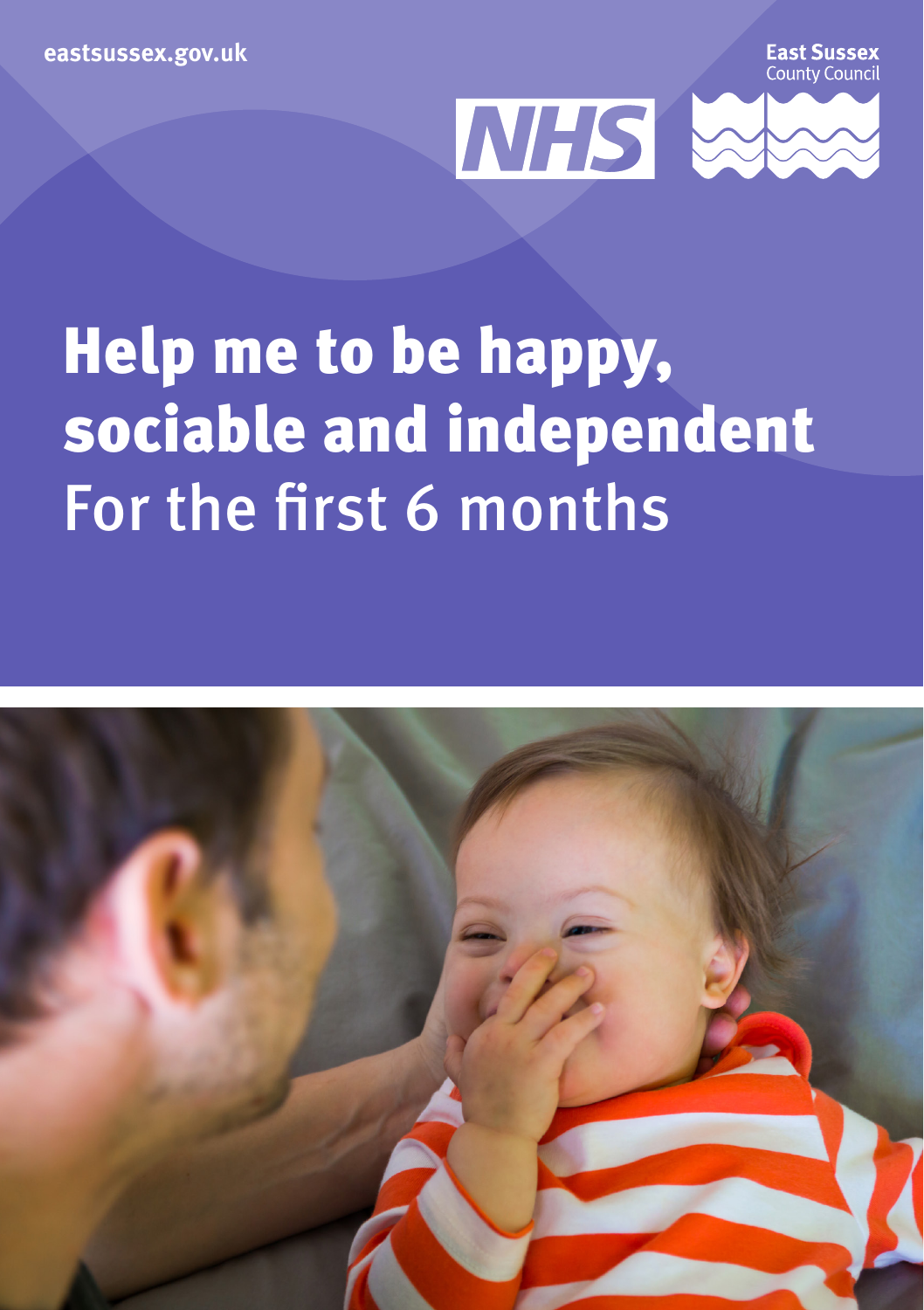# **Did you know? Helpful hints**

- Showering your baby with love, care and attention doesn't mean that you are spoiling them.
- It is really important to interact with your baby right from birth. You are far more interesting than objects.
- Mirroring your baby's expressions will gain their attention and make them want to get involved.
- Your child shows you that they like talking to you by moving their arms and legs, making their eyes bigger and opening and closing their mouth.
- If you respond quickly to your baby's crying, they will cry less by the age of one, than a baby who has been left to cry on their own.
- Your baby needs to learn from the people that are special to them that they are special too.
- Your baby will begin to associate the smell and feel of their blanket with you and this will comfort them if they are being cuddled by someone else.
- They show you that they are happy, worried or excited by the noises that they make, by opening and closing their eyes, or by the way they move their arms and legs.
- Your baby will begin to assert their independence in different ways. For instance, when your baby turns their head away as they are being fed they are communicating their choice and showing you that they have had enough to eat.

When you cuddle or massage me and when you stroke my hair or hold my hand it helps me to settle.

I like the routines you have. They help me to feel secure and safe.



Let me copy the movements you make with your face, like when you open and close your mouth or open and shut your eyes.

> I like being lifted up and tickled. When you do this I laugh

When I am feeling upset, I like you to hold me, rock me, talk to me or sing to me quietly and calmly.

> Devote time to play with me, talking about things we can see, hear and feel. Play Pat-a-Cake and peekaboo.

## Don't Forget!

Regular praise and encouragement is very important to your child's wellbeing and self-esteem. Praising your child when they do something positive, encourages the behaviour you want.

Routines and being consistent in your expectations can help your child to feel safe and secure in their environment.